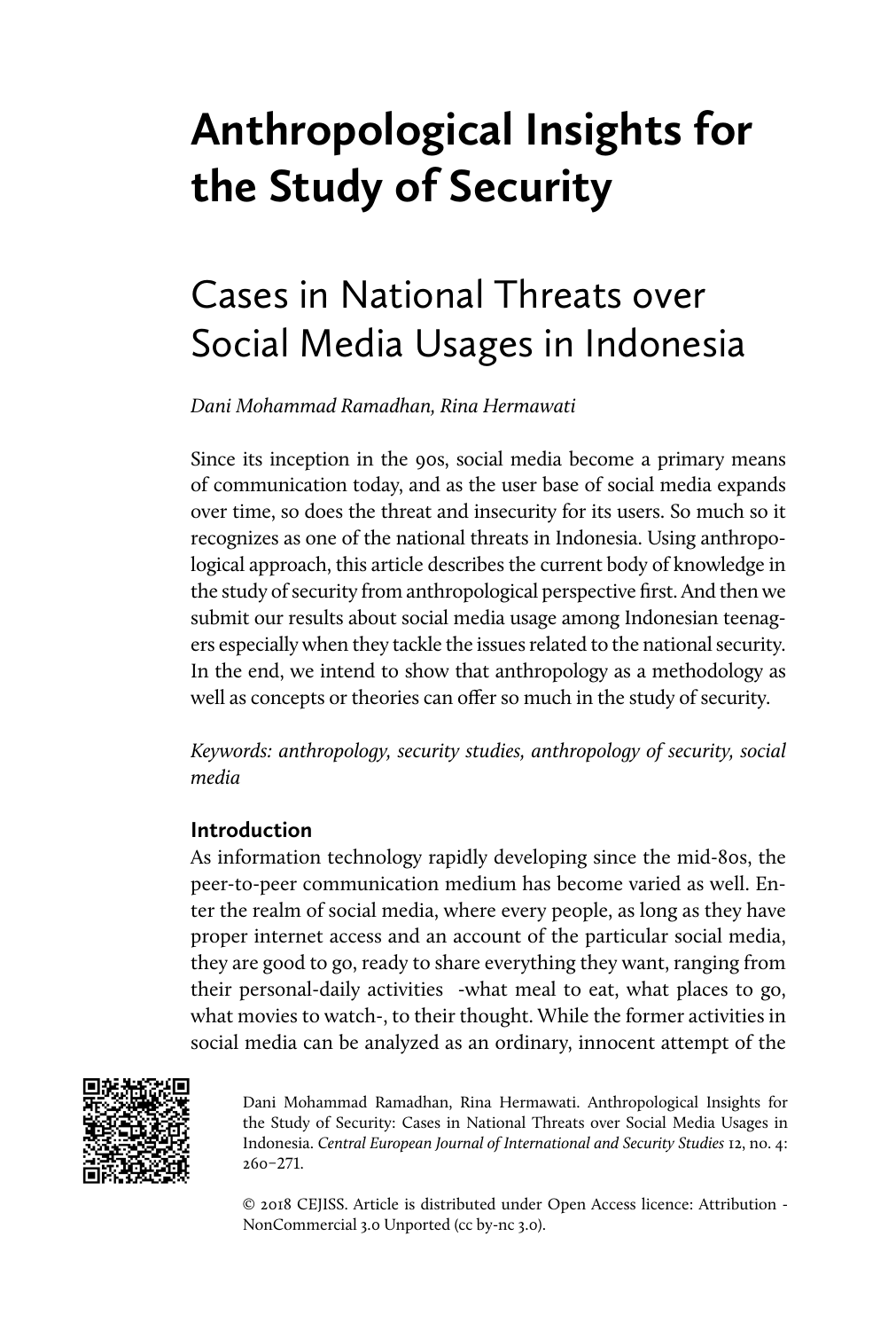people trying to gain recognition among their peer (or friends list, in this case), the latter is particularly dangerous, especially in Indonesia. At March 13th, 2018, Indonesia's Coordinating Minister for Political, Legal, and Security Affairs, Bapak Wiranto, stated that national security is in threat because of many hate speech and hoaxes towards the government in the social media, and he urges young generations whose active in social media, to help the government tackle this issue<sup>1</sup>. This calling from Bapak Wiranto brings us to a glimpse of what is happening in the practices of people using social media today, which filled with threat and insecurity for its users. And as the user base of the people using social media is growing, the issues of threat and insecurity undeniably expanding ever since.

This article examines the behavior of teenagers between the age of 18-25 when using social media, particularly when they tackle the issues of national threats and insecurity, how they react, and reproduce the issue. We use the anthropological perspective, especially anthropology of security framework. As for the structure, the article is structured as follows: 1) the literature review of the anthropology and security, and where is this article placed inside the body of knowledge of the field, 2) literature review of social media usage in Indonesia related to the issue, as well as 3) the policy comparison between nations regarding internet policy. Lastly, 4) we describe the results of our research and hopefully can bring some new insights into this issue.

### **Anthropological Study of (In)Security**

Anthropological analysis towards security issue was emerged in the mid-90s, especially when the concept of security was grounded into the term "human security" by the United Nations Development Program in their report<sup>2</sup>. According to UNDP, the term "human security" which defined as 'freedom from want, and freedom from fear' meant to humanize strategic studies, to anchor development research in locally experienced realities, and to offer a tool to gauge the ways societies function from the perspective of their inhabitants<sup>2</sup>. These directions are seemingly anthropological, in the sense that the study of human security should consider the locality of the people where the 'security' at. Following this, the anthropological study of security emerges, according to Eriksen<sup>3</sup>, the study of security in the realm of anthropology even combines many theoretical traditions, ranging from Marx, Durkheim, into a more recent one.

*Dani Mohammad Ramadhan Rina Hermawati*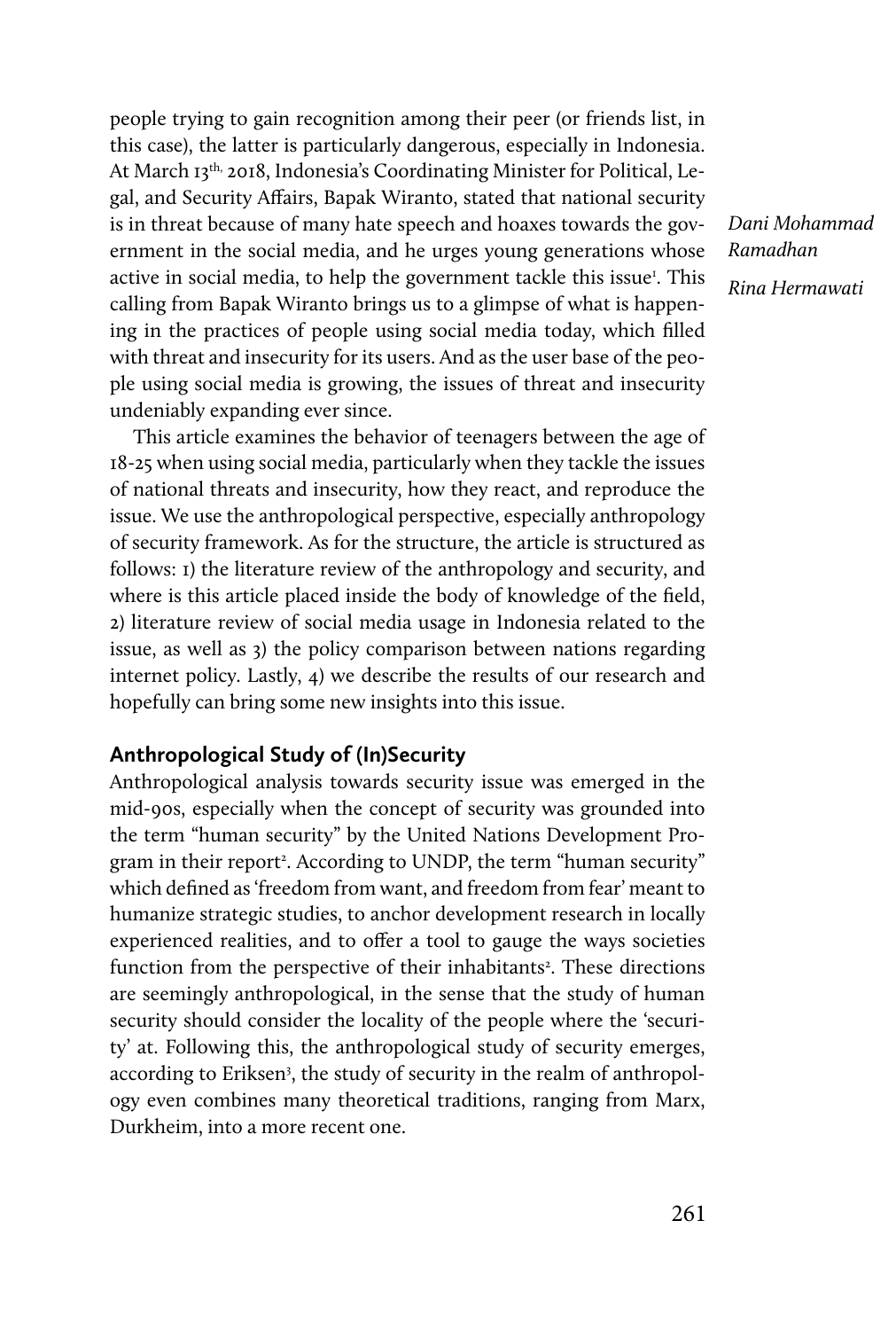Luckily, the genealogy of the study of security in anthropology was mapped by Samimian-Darash & Stalcup4 . According to them, there are four trends (or approach) in the anthropology of security issue: violence and state terror; the military, militarization, and militarism; para-state securitization; and security assemblages. These four trends are developed chronologically, starting from violence and state terror approach.

The first approach in the anthropology of security develops within the study which Samimian-Darash & Stalcup<sup>4</sup> said as the anthropology of conflict and violence. Starting to emerge in the 1960s, the characteristics of this particular study is its engagements with functionalism approach. But in the 1990s, the study of the anthropology of security started to mold within the anthropology of conflict and violence by turning the gaze away from functionalism approach into a more "critical" perspective, examining how violence is experienced in everyday life and constructed by social and historical conditions<sup>4</sup>. Thus, the analytical limit of this approach is that insecurity rather than security is the object of study. One of the most astonishing works using this approach is Lubkemann's<sup>5</sup> ethnography in Mozambique. He narrated the constant fear and uncertainty in the eyes of an ordinary citizen when they displaced so many times to so many places in the middle of Mozambique civil war<sup>5</sup>. In opposite, the second approach in the anthropology of security –military, militarization, and militarism- deals with the security, actors, and industry behind it to understand what constitutes violence and insecurity<sup>6</sup>. For example, Baird<sup>7</sup> researches how security fairs represent current and future trends of state militarization using the distinguished anthropological method, ethnography. What ethnography can bring an addition to the table is its capability to grasp the actors of the industry knowledge and point of view through their practice inside those fairs<sup>7,8,9</sup>. The third approach identified by Samimian-Darash & Stalcup4 is para-state securitization. Unlike two approaches above, para-state securitization emerges alongside the global processes of democratization, de-statization, and neoliberalism force to reduce the state's ability to provide security for the population. Thus, the objects of the study are not violence or militarism, but rather, security formations, which defined as a distinctive form of action that increases insecurity because of chances that stem from global processes and the decline of the state4 . One of the prominent and arguably the most cited security anthropologist whose conducting research in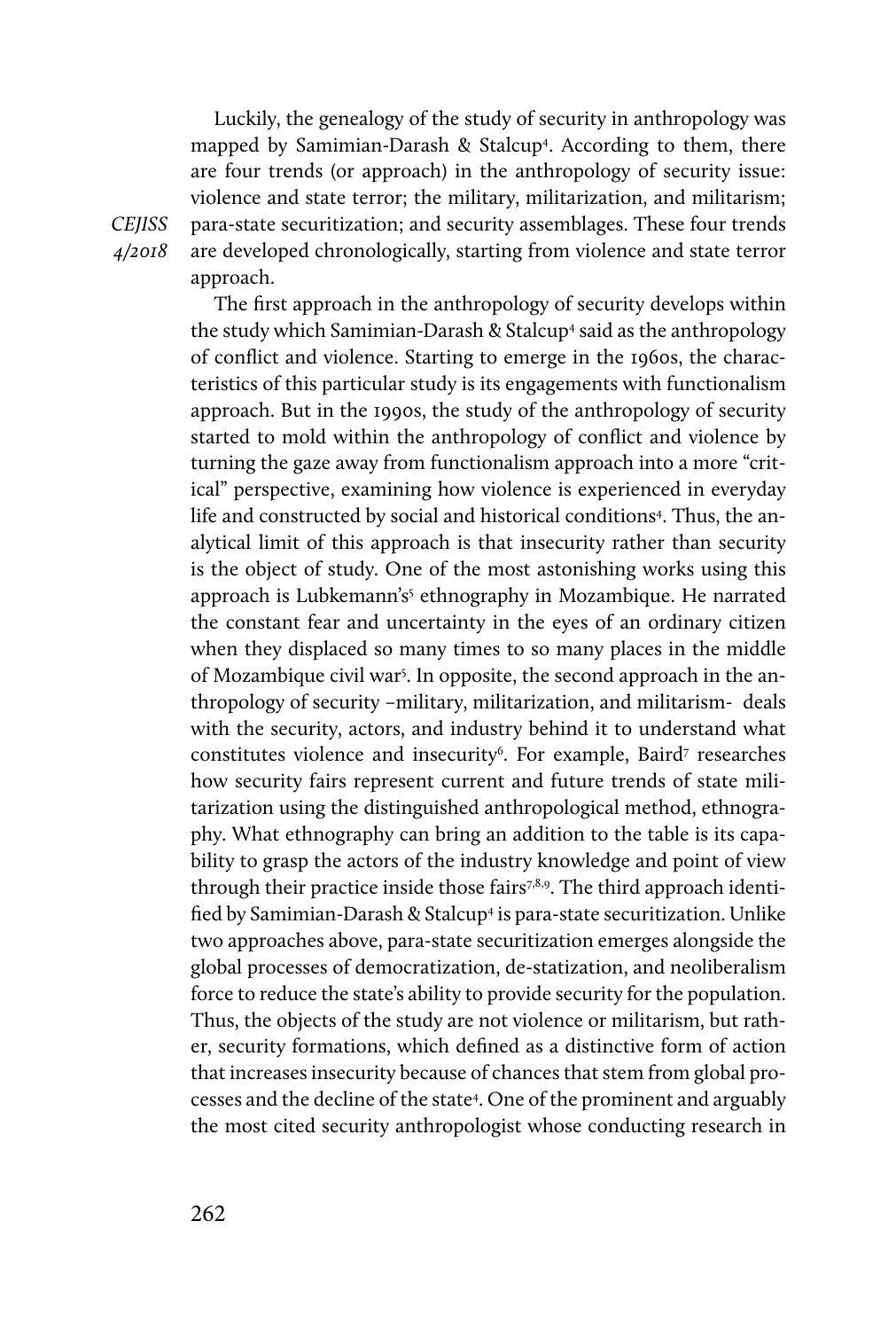this approach is Daniel Goldstein<sup>10</sup>; he stated that the post 9/11 security regime is thus presented as a ramification of neoliberalism. By combining the governmentality with the neoliberal model, the state frees itself from the various responsibilities of maintaining its subjects, conferring on these subjects themselves the daily obligations of self-maintenance and self regulation<sup>10</sup>. Samimian-Darash & Stalcup<sup>4</sup> adds, as a result, local, private security groups proliferate and replace state security<sup>4</sup>.

The fourth approach in the anthropology and security is security assemblages approach. It means security as an assemblage of forms of governance and power4,11. Deriving from Foucault's concepts of governmentality and the security apparatus, and on the methodology and ethical stance they were produced, it urges anthropologist to underscores the diversity of security forms of action: The particular ways that security works in relation to its subjects, individual, or populations. As security growing up as a totalizing process, many forms of insecurity also follow. But we cannot capture this if it's not crystallized in the forms of action. So, we argue that this particular approach will effective to analyze the source of the insecurity, even if it still in an intangible form, such as thoughts or fear.

Related to Bapak Wiranto statement at the beginning of this article, we see it as a form of action of insecurity, but the threat itself has not yet become manifested, it is still in the forms of fear. And when it stated by a Coordinating Minister for Political, Legal, and Security Affairs, the fear itself become nationalized.

So, how social media usage become such threats in Indonesia? The following section draws the former empirical research findings of the subject matter.

### **National Threats from Social Media: An Indonesian Case**

Over the last five years, the use and popularity of social networking sites (SNS) in Indonesia has dramatically increased. Out of a population close to 260 million, approximately 88.1 million had access to the internet at the beginning of 2016, and around 79 million or close to 90 percent were active social media users. This represented a 10 percent increase from the year before. In terms of social networking sites used by Indonesians, they use international networking sites such as Facebook, Twitter, and WhatsApp, as opposed to many Asian countries of which they have their own social networking sites (e.g., Renren and Weibo in China; Viber in Vietnam, etc.)<sup>12</sup>. In fact, in 2016, Indonesia *Anthropological Insights for the Study of Security*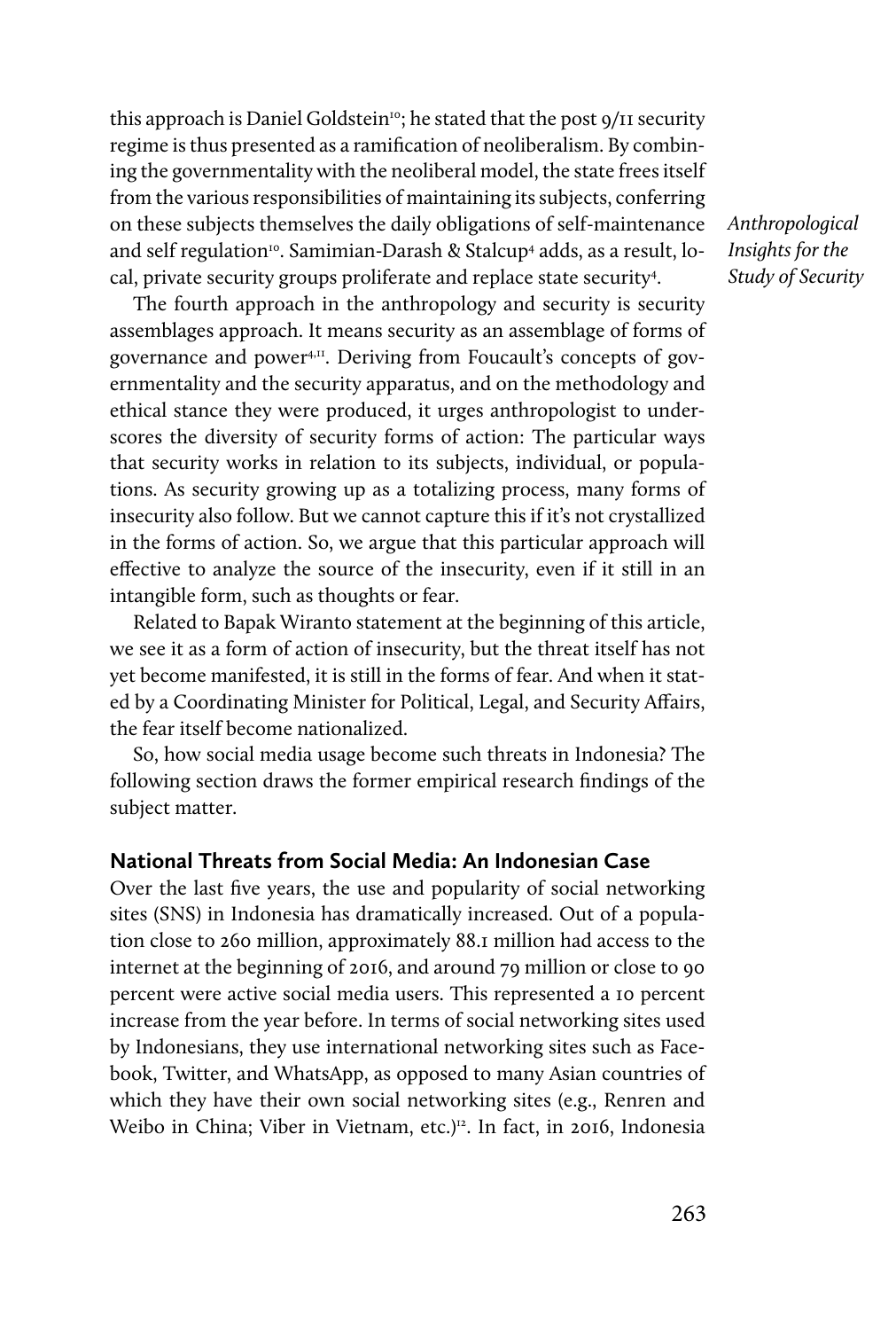is the fourth largest source of Facebook users after the USA, Brazil, and India, and Facebook also the fourth-most trafficked website in the country<sup>13</sup>.

The growing use of Social Networking Sites has many implications to so many things. Tarmizi<sup>14</sup> shows that various Social Networking Sites is used by Indonesian governments to enhance their governmentality practices. They use Youtube, Facbook, and Twitter to increase their transparency by allowing the public to witness how each government unit set up and defended their budget and proposal<sup>14</sup>. Not only that, but in general social media have the potential to extend government service, increase civic participation, gather innovative idea from the masses, and improve government decision making and problem solving<sup>15</sup>. Outside the public sector, at the individual level, Social Networking Sites usages increase and enhance its user's knowledge and sociality through its easiness in accessing information and establishing communication<sup>16</sup>, political knowledge, and relations is no exception. Molaei<sup>13</sup> finds that the level of participation in social media is related to political knowledge among Indonesian Facebookers. Most of the active users of the forum kept themselves up to date with news and information about current affairs by drawing from different sources like Internet websites, newspapers, or television<sup>13,17</sup>.

Not only on knowledge and communications, but social media usage also has important implications for the political process in most countries around the world. Johansson<sup>12</sup> argues that Arab Spring movement originating in Tunisia and Egypt in early 2011 was made possible through the use of social media. Social media played an important role in overthrowing governments in Egypt and Tunisia<sup>12</sup>. In Kenya, Social Media is used by the terrorist group to recruiting and training their members; they also use it to threaten other opposing groups, such as the national military. This makes the government more active in social media to cease the terrorist practices<sup>18</sup>. Compared to traditional media (e.g., radio or television), social media have the ability to disseminate every information faster to a wider range of readers, in relation to politics, this information is crucial because citizens need access to information to make decisions, especially in elections<sup>12</sup>.

This overabundance of information in political issues often leads to conflicts between people or groups of people. Arab Spring movements show us that the conflicts can become so massive it revolutionizes the whole country. In Indonesia, at 2014 presidential election, both groups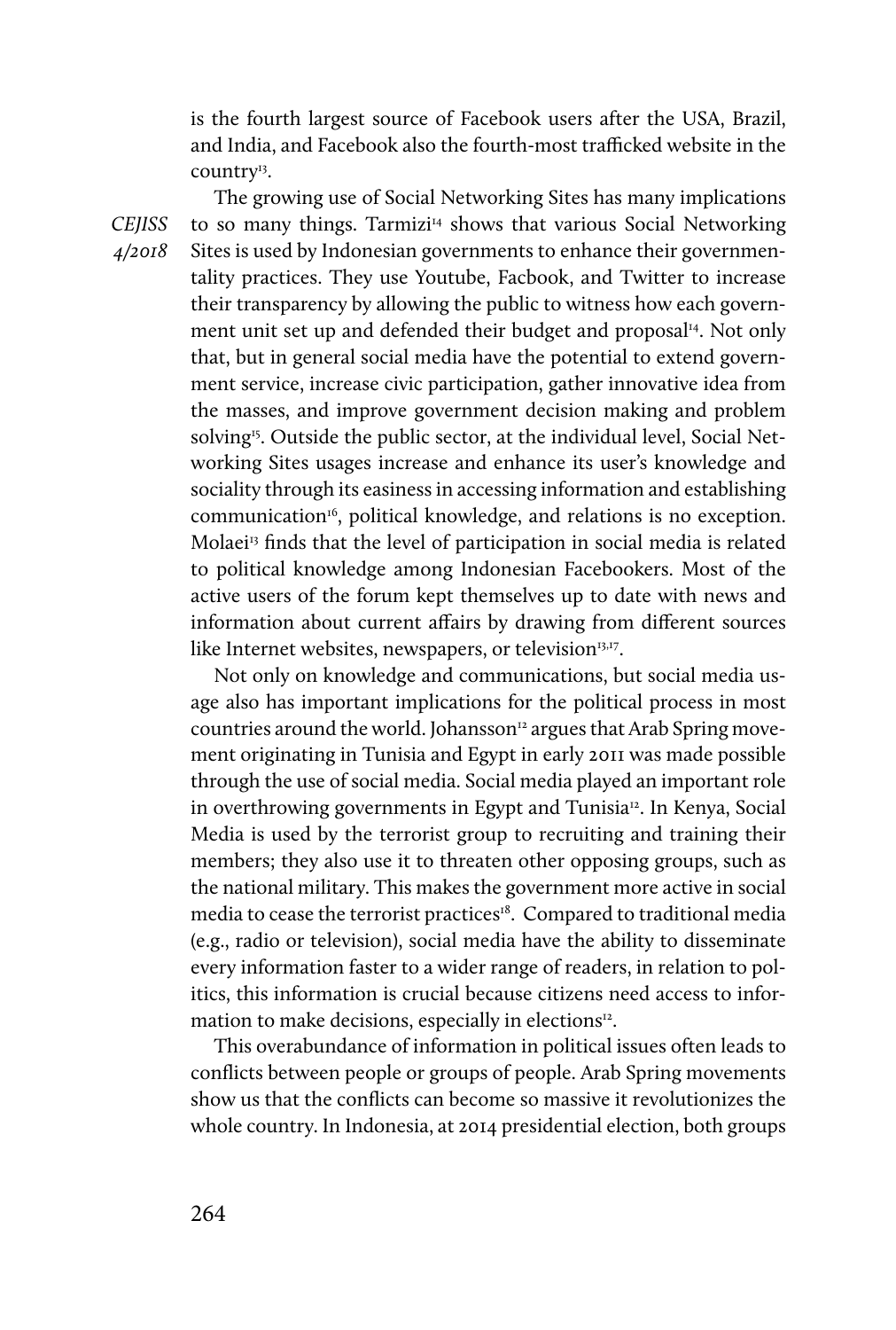from both candidate often engage in conflicts, either in social media or real life<sup>19,20,</sup> and the fear that this will happen again in 2019 presidential election is inevitable<sup>21</sup>. Not only in the presidential election, at 2017 Jakarta's Gubernatorial Election, the cold war between candidate's supporters also occurs. According to Dewi, Maryani, Abdullah, & Suganda4 , the tension is reproduced through internet *memes* that circulated in social media via hashtags, one of them is *#pilgubdki*. The hashtag that posted alongside *memes* aims to categorize social media posts that relevant to the subject. As the *memes* categorized in a single hashtag, every insinuation toward single candidate can be identified easily4 . And this potentially leads to conflict between candidate supporters.

*Dani Mohammad Ramadhan Rina Hermawati*

## **Internet Policy: A Comparison Between Nations**

Schmidt & Cohen<sup>22</sup>, have categorized many nations internet policy into three types: the blatant, the sheepish, and the acceptable (politically and culturally). The example of the first type of internet policy category is China. According to them, China is the world's most active and enthusiastic filterer of information. As mentioned above, China has their own social media instead of using popular one<sup>12</sup>. This is caused by aggressive information filtering in the country; they have total control over what information circulated in their internet ecosystem. Particular terms, for example, *falun gong* (the name of the banned group in China), are absent from China's virtual public space<sup>22</sup>.

On the other extreme, there are some countries that give total freedom to its citizen's internet usage behavior. For example, Turkey gives total freedom to the nations internet user to the point where they showed responsiveness to public demands thanks to the government openness. This is caused by the country's puzzling policy regarding internet usage. The Turkish government has had an uneasy relationship with the open internet, being far more tolerant than other European countries<sup>22</sup>. The third category mentioned by Schmidt & Cohen<sup>22</sup> practiced by countries such as South Korea or Malaysia. This category is characterized by its specific filtering on a specific topic. For example, South Korea expressly criminalizes public expressions of support for North Korea in both physical and virtual space<sup>22</sup>.

In Indonesia, the Government has authorized a policy regarding the social media usage. Issued at 2008, *Undang-Undang Informasi dan Transaksi Elektronik* (UU ITE) No.11/2008 regulates any forms of elec-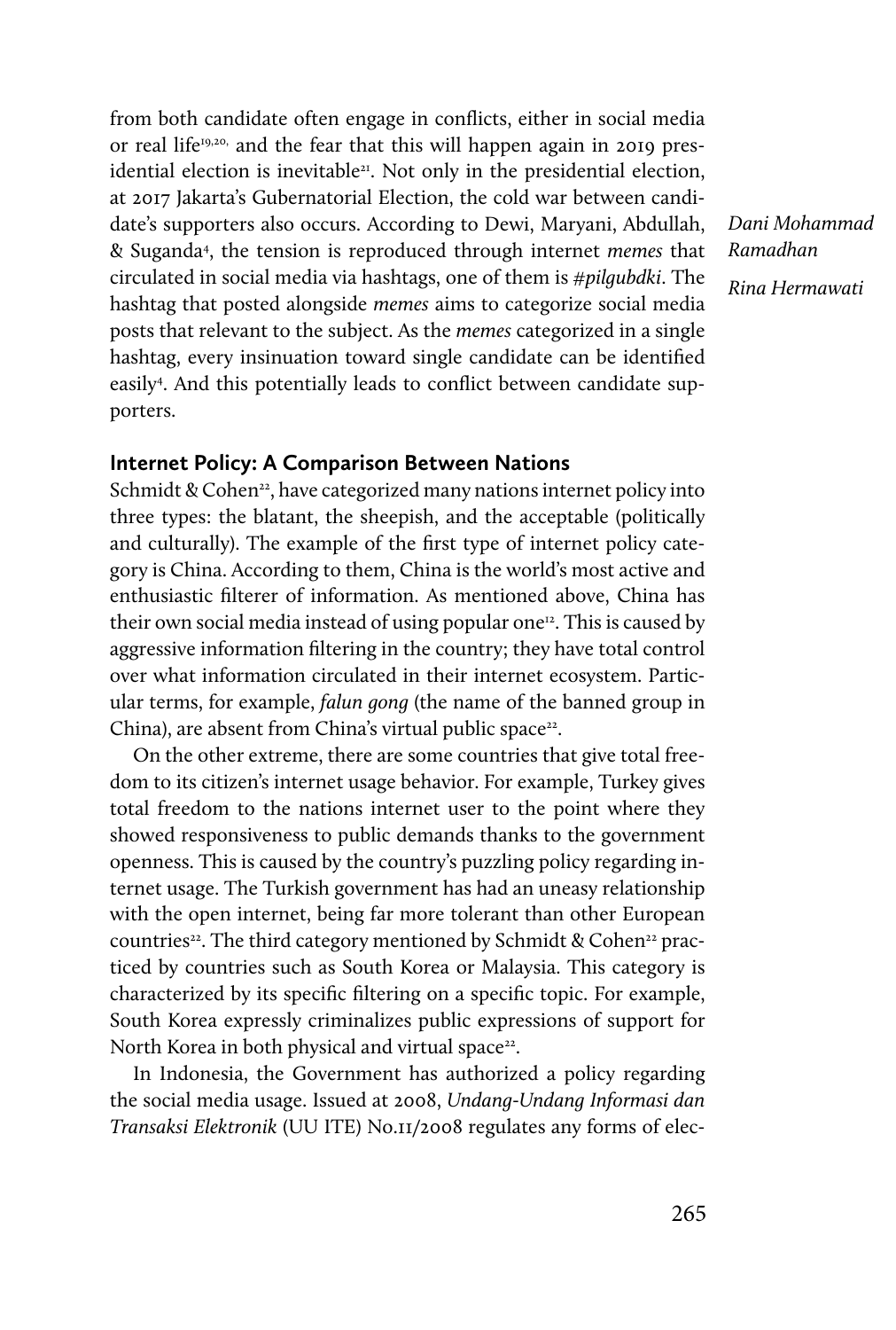tronic information and transaction. Including the reproduction of hoaxes or hate speech (article 28), personal threats via the internet (article 29), any forms of hacking (article 30), etc. In 2016, this law changes in some of the articles (UU No.19/ 2016). As stated by Rahmi<sup>23</sup>, even though has some changes, but the law regarding the internet usage has a fatal weakness; particularly, it does not have a supporting procedural law to implement it. In relation to the Schmidt & Cohen<sup>22</sup> dichotomy, Indonesian internet policy falls into the second category. The "sheepish" internet policy is popular with governments that try hard to strike a balance between various beliefs, attitudes, and concerns within their population<sup>22</sup>.

So, from cases above, we can see the relationship between social media and its usage that leads to threat and insecurity by the forms of latent or manifest conflicts especially in the realm of nations political issue. At this point, Bapak Wiranto's statement seems to be clear enough. But how is exactly anthropology analyzing this particular subject matter?

As stated before, this particular topic of social media is placed inside the security assemblages approach in the study of the anthropology of security. If we are about to use this approach, Samimian-Darash & Stalcup4 encourage us to use another additional concept or theory related to the subject; in this case, we need a useful explanation that bridges our understanding about human before and after social media. Cyber Anthropologist Genevieve Bell<sup>24</sup> explanation about being human in the data filled world seems appropriate for our research. She stated that there are five traits of human being -in terms of sociality- that remain constant over time even in the age of social media. Those five traits are: 1) human being needs friends and family, 2) needs to be belong to the community, 3) human being constantly searching for meanings over time, 4) we tend to use objects to talk about who we are, and 5) in terms of interactivity with each other, we constantly telling and covering (lying) many things in our lives<sup>24</sup>. Furthermore, Bell<sup>24</sup> stated if a technology encourages family-ness and friendships, able to create communities and facilitate those communities to share generally are the successful ones because it extends one's sociality. If we take a look at those five traits of human sociality, basically, humans tend to belong to many communities, at least one, starting from the circle of family, and it expands to the circle of friends, to the circle of interest and so on. And inside those circles, we share everything to establish our self-reputation that may lead to our status among persons in those communities.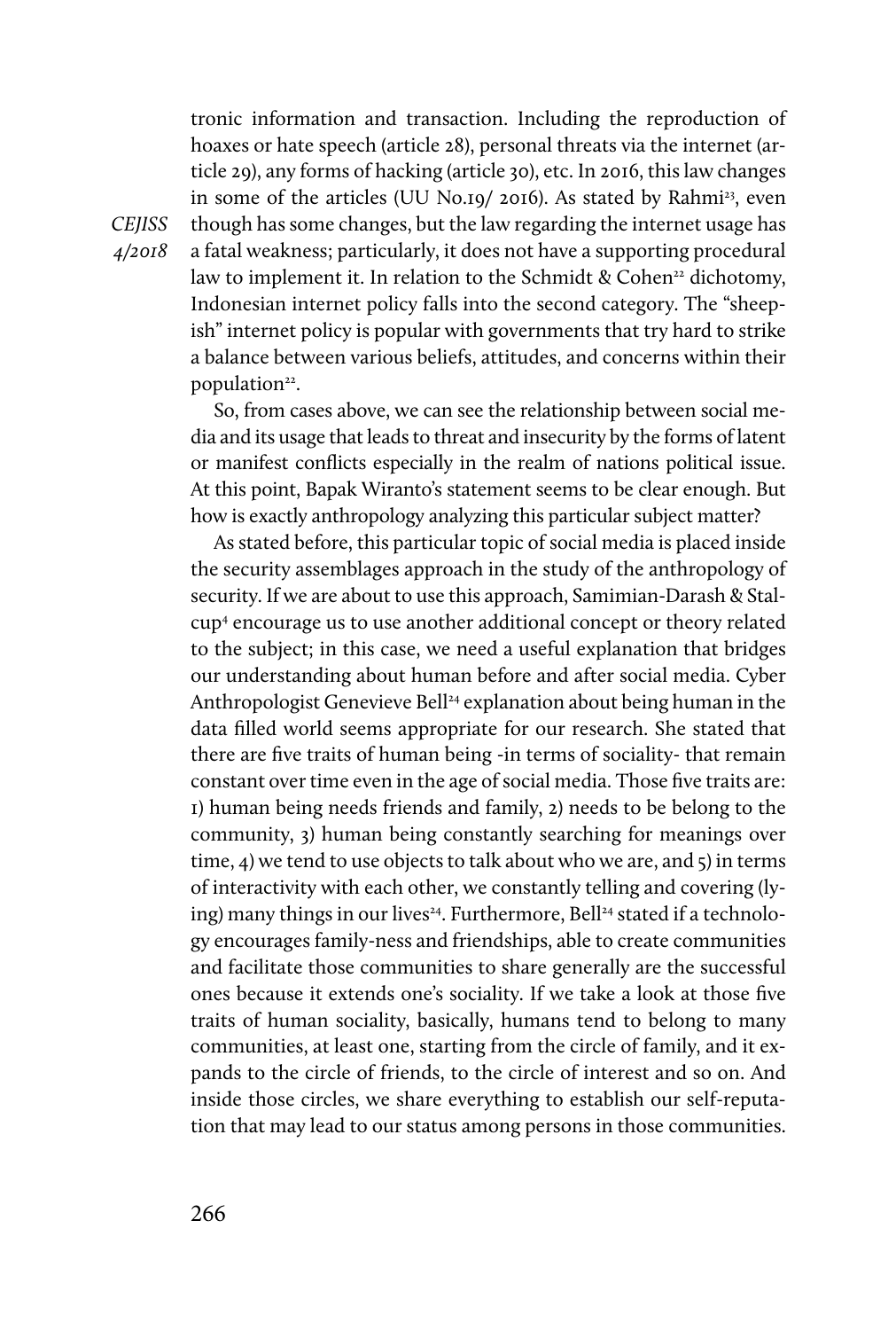And we argue that the so-called national threat mentioned by Bapak Wiranto caused by social media is circulated in some "online" community, and when Bapak Wiranto believes that young generations are able to avert and ward this issue, we are curious, are the young generations able?

## **Research Method**

For this research, we use a mixed method approach in sequential mode<sup>25</sup>. We conduct an online survey first to obtain a general picture about teenagers behavior in social media when they tackle the issue of national threats such as hoaxes or hate speech. The sampling used for this research is non-probability in the form of quota sampling, and the target respondents are those in the age between 18 and 25 years old. Among those respondents, we pick some of them purposively to be interviewed. The criteria of the selected informants are: they belong to many communities, preferably a political community, and they should be an active member of those communities. The reason behind the informant criteria is based on Molaei<sup>13</sup> findings that those who are active in an Indonesian online community most likely is a knowledgeable one, especially when it comes to political topics.

## **Results**

Out of 60 respondents, about 45 respondents or 75% of them stated that the internet has the potential to threat its users, both privately or socially. And the sources of threat (in both forms of hate speeches and hoaxes) are found in almost every kind of social media group, mainly in a family group (44,4%), peer group (31.1%), faith-based group (44.4%), and politics-based group (48.9%). This shows that even in an online group that seems neutral (friends and family), the circulation of a post that contains hate speeches or hoaxes still can be found easily.

## Where did you usually find the threat?



*Anthropological Insights for the Study of Security*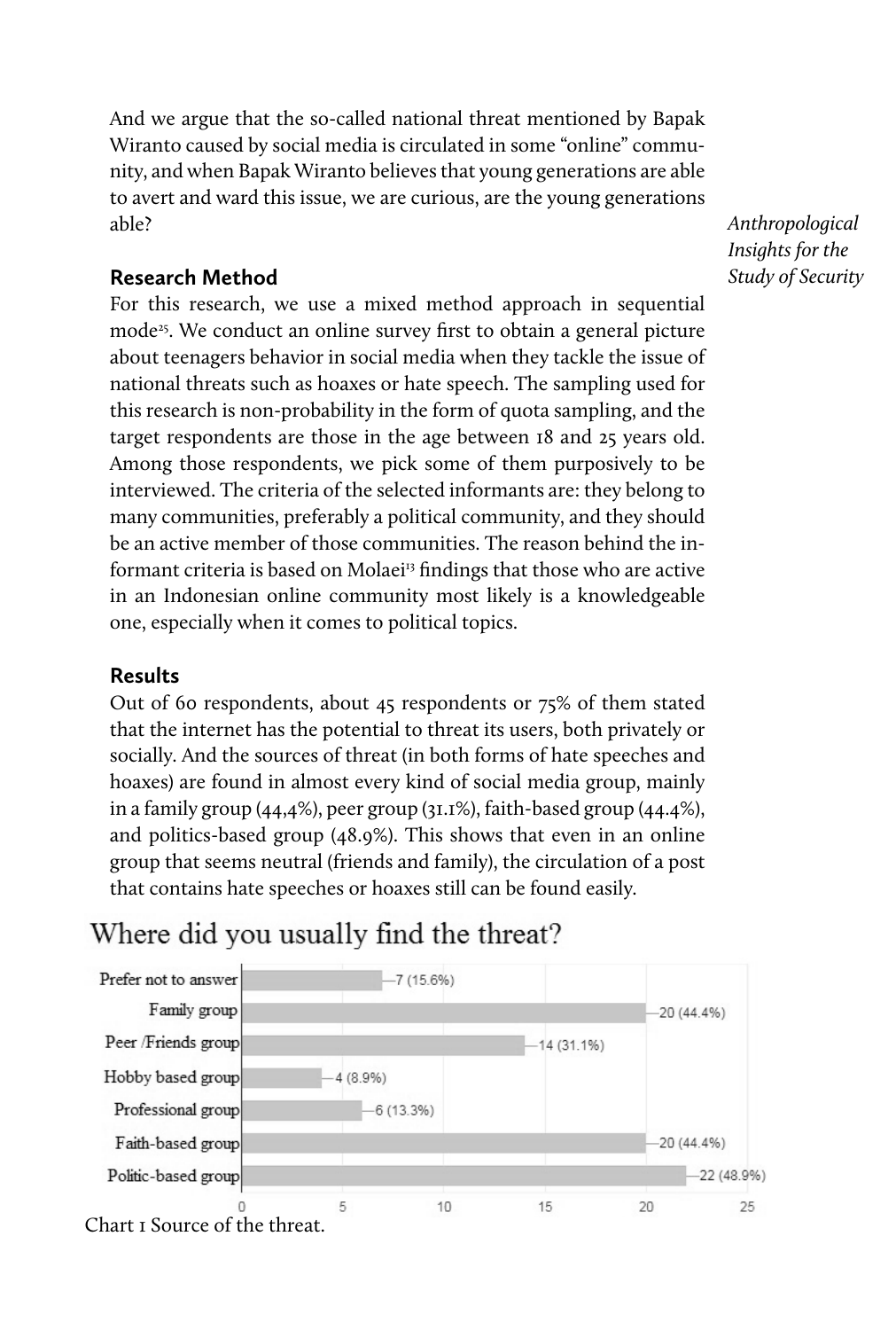*CEJISS 4/2018*  When it comes to how to respond to the issue, the result shows that the majority of the respondents, when they found the threat on the internet (privacy, hoaxes, or hate speech threat), they only recognize the issue, but choose to analyze it for themselves. What is interesting that some of the respondents create a counter post to justify the otherwise threat.



What would you do if you encounter the threat?

From the chart above, we can see that not all of the teenagers are aware to justify the issue of internet threat, some of them are ignoring the information.

Note that many of the respondents are also participating in the groups mentioned above, some of them, surprisingly enough, are the initiators of the source of threat groups (faith or politic based group). When we interview them, the reason why they reproduce such threat in forms of hoaxes or hate speech is that they intend to address the post only their opposing groups. It is indeed that many groups (both in physical or virtual) have their own opposing groups, especially when it comes to faith or politic based group. When we asked, why they use social media? The answer is simply because they can access it anytime, anywhere.

For us, this is the main threat, the ability to post infinite words anytime anywhere, plus the existence of the groups that have opposing groups, can create the overabundance of information. Just like a snowball, without appropriate regulation, the stream of hoaxes or hate speeches will always be there, and sadly, always become a threat.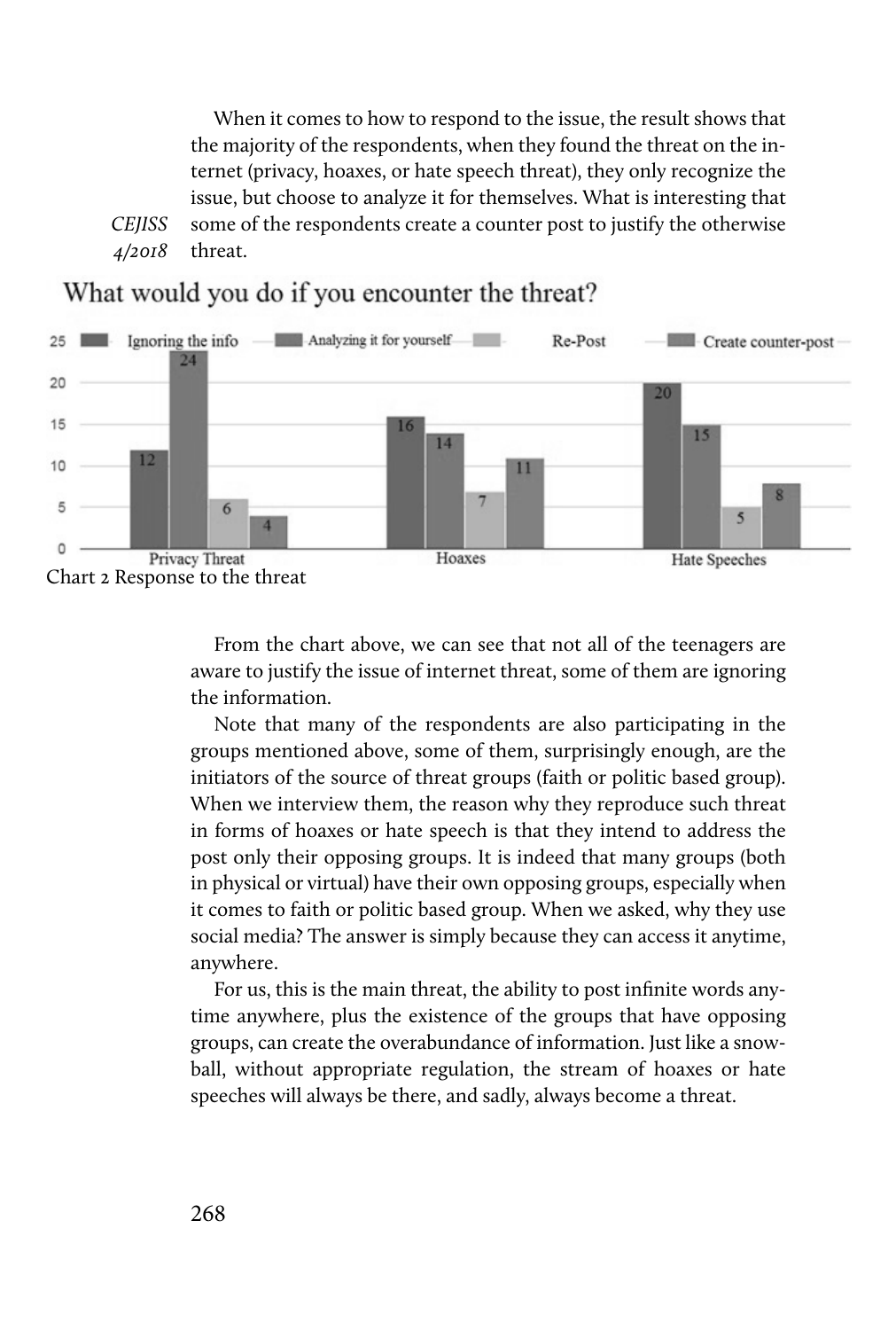## **Conclusion**

To summarize, anthropology of security are able to contribute to the study of security through its ability explaining a particular case, though most likely it is a micro case, the anthropological approach offers an explanation of the nitty gritty-ness of human life. This is achieved via methodological robustness (e. g. ethnography) and conceptual-theoretical vastness.

In the first and third approaches in the anthropology of security mentioned by Samimian-Darash & Stalcup4 , namely violence and state terror; the military, militarization, and militarism; and para-state securitization approach, anthropology excels in offering a new perspective at the "business-at-usual" practice conducted by the object of analysis in the respective approach. Those three approaches highlight anthropological methodology rather than its concept or theory. The "security-ness" of the study appear in the object studied, for example, the ordinary citizen in the middle of war<sup>5</sup>, the security industries represented in the security fairs<sup>7</sup>, or para-state security organization<sup>10</sup> this is what Samimian-Darash<sup>4</sup> called as a critical analytical limitation (2017: 70). The fourth approach in the anthropological study of security –security assemblage approach- has a tendency to highlight both anthropological methodology and concept-theory. This particular approach reduces the concept of security into the forms of governance and power. Thus, the object of analysis is the action taken by the governance or other power –whether nation-state formation or not- to create security or insecurity. In this article, we explain a case of social media usage in creating threat and insecurity in this particular approach.

Speaking about the case presented, we conclude that the forms of security in using social media, manifested in the Law No. 11/2008 and Law No. 19/2016, do not yet succeed in realizing the security among Indonesian social media users. The inability of the law caused by the lacks of the supporting implementation policy. It shows that the policy itself, in Schmidt & Cohen<sup>22</sup> terms, sheepish, in the sense that the Government of Indonesia wants to create a policy regarding internet usage without violating the heterogeneity of its users. This makes the internet users able to freely reproduce any information, even the sensitive one that has the probability to threat and create insecurity to another user. This freedom of reproducing the information through the internet should be filtered, Bapak Wiranto statement should be seen as a call, not only for the teenagers but for the policymakers to create

*Dani Mohammad Ramadhan Rina Hermawati*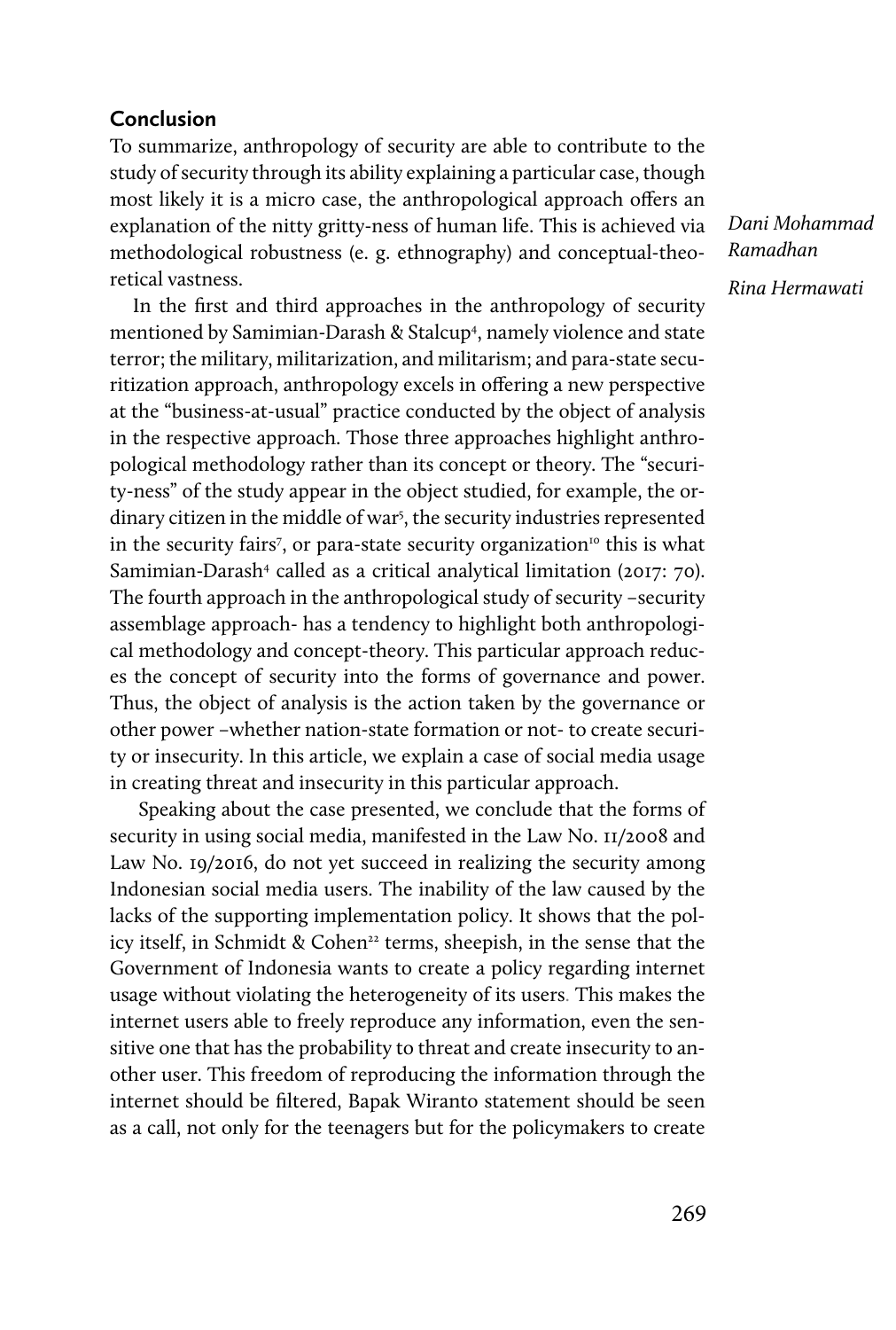an appropriate, responsive to the heterogeneity of Indonesian internet users, filtering system.

In terms of teenagers internet users, our result shows that more than half of them exposed to the hate speech and hoaxes through many social media groups, particularly in religion or political, social media groups, even though they (almost 30% of the respondents) have the initiative to counter the hate speech or hoaxes by creating the counter-post to clarify the situation, but still, the heart of the problem is the filtering system, which is only possible through government intervention.

#### **Notes**

- 1 L. Rimadi, L. (2018), '*Wiranto: Ancaman terhadap Negara Banyak Muncul dari Media Sosial*,', March 14, available at: <liputan6.com: https://www. liputan6.com/news/read/3370795/wiranto-ancaman-terhadap-negarabanyak-muncul-dari-media-sosia> (accessed August 1, 2018)
- 2 United Nations Development Programme (UNDP) (1994), *Human Development Report,* New York: Oxford University Press.
- 3 Thomas H. Eriksen (2010), 'Human Security and Social Anthropology,' in T. H. Eriksen (ed.), *A World of Insecurity: Anthropological Perspective on Human Security*, New York: Pluto Books, pp. 1-22.
- 4 Limor Samimian-Darash and Meg Stalcup (2017), 'Anthropology of security and security in anthropology: Cases of counterterrorism in the United States,' *Anthropological Theory,* 17(1), p. 60.
- 5 S C Lubkemann (2008), 'The "Ordering of Violent Things": War and Displacement,' in S. C. Lubkemann (ed.), *Culture in Chaos: An Anthropology of the Social Condition in War*, Chicago: The University of Chicago Press, pp. 1-44.
- 6 Eyal Ben‐Ari and Sabine Frühstück (2003), 'The Celebration of Violence: A Live-Fire Demonstration Carried out by Japan's Contemporary Military,' *American Ethnologist* 30(40), p. 540.
- 7 Theodore Baird (2017), 'Knowledge of Practice: A Multi-Sited Event Ethnography of Border Security Fairs in Europe and North America,' *Security Dialogue* 48(3), p. 187-205.
- 8 P. A. Nugraha and Indrawati (2017), 'The Effect of Social Media Experiential Marketing Towards Customers' Satisfaction (A Study in Chingu Korean Fan Cafe Bandung Indonesia),' *International Journal of Business and Administrative Studies 3*(2), p. 56-63.
- 9 Pawel Luczak (2018), 'Social Media as a Tool for the Development of Young Employees,' *International Journal of Business and Administrative Studies*  $4(I), p. 3I-36.$
- 10 Daniel M. Goldstein (2010), 'Toward a Critical Anthropology of Security,' *Current Anthropology* 51(4), p. 487.
- 11 A. Albon, P. Kraft and C. Rennhak (2018), 'Analyzing the Credibility of Eword-of-Mouth Using Customer Reviews on Social Media,' *Journal of Advances in Humanities and Social Sciences* 4(1) p. 37-50.
- 12 Anders C. Johansson (2016), *Social Media and Politics in Indonesia,* Stockholm: Stockholm China Economic Research Institute.